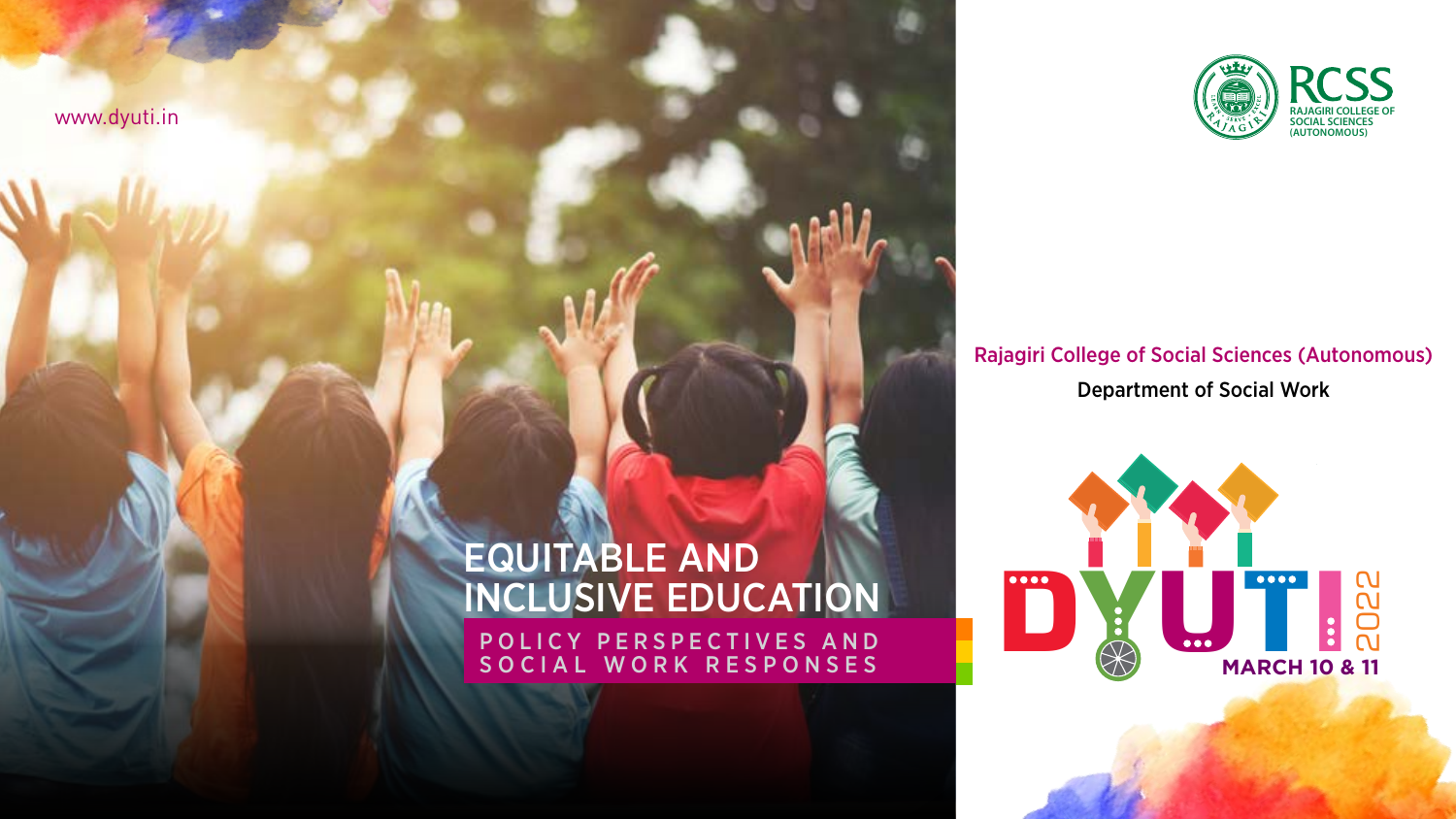### Conference Theme



India's new education policy envisages fortifying all the attempts to achieve the Sustainable Development Goal 4 - 'ensure inclusive and equitable quality education and promote lifelong learning opportunities for all' by 2030. Quality education is imperative to accomplish and sustain the development of a nation, especially in an inexorably globalized and competing world. However, the challenge before us is as huge as having around 17.7 million children do not have quality education. The poor rate of enrolment to primary education, early dropouts, high level of absenteeism, unwillingness to go to school, poverty that hinder the progress of education, and the lopsidedness of facilities offered at different communities and regions are the critical lacunae to accomplishing the targets.

India is a vast country with many topographical and demographical diversities. Governmental systems make efficacious policy frames to meet the challenges and call for partnerships from the private and welfare sectors ( NGOs- Voluntary agencies ) to contribute to 'equitable and inclusive education to all children in the country. New education policy (NEP, 2020) envisages equitable and inclusive education as the coherent and robust means to build a strong nation with full human potential and a just

society. The policy advocates creating a conducive school climate wherein inclusivity, equity, and child-friendliness ensure children's constant value-based education and enhancement of skills. The policy strongly recommends the influential role of social work and ascertain the need to ensure trained social workers in every school complex.

The specific roles entrusted to a trained social worker in school are beyond a mere counsellor's traditional role. The social worker's role is to ensure children's holistic wellbeing of children because the policy firmly affirms that undernourished or unwell children cannot learn optimally. The NEP also envisions the design of inclusive school culture to curtail dropout rates, empower the children with unique abilities, enhance accessibility to quality education, sensitization of students, topic-based clubs to improve children's reflective learning and integration school-familycommunity connect.

The social workers have to channel education resources for girls, children from backwards socio-economic conditions and children within the ambit of vulnerabilities. The professionally trained social workers associated with the schools should link schools with the community and travel around to identify the children who do not have equitable access to quality education and sensitize them of the significance of teaching and lifelong learning. The social workers in civil society organizations / NGOs continue to be the change-makers in educating the children, especially in areas where the education system faces critical issues.

NGOs as critical stakeholders in inclusive education framework and continue to scale up the nation-building process, and the grassroots level work the NGOs carrying out is impactful. They help bring the maximum number of children in the ambit of school education. The NGOs' networking for children, sensitizing the community about the importance of education, bringing technology to the regional peripheries, and reaching the most deserved, educating the most vulnerable are building blocks of inclusive education in India.

This conference, therefore, looks at inclusive and equitable education, the policy context and social work roles and responsibilities to achieve the Sustainable Development Goal (4) in 2030. DYUTI 2022 advocates for collaboration, networking and collective deliberations to accomplish the mission. We invite all of you to be part of this mission, and let us be connected to work forward to achieve the target as envisioned in the policy.

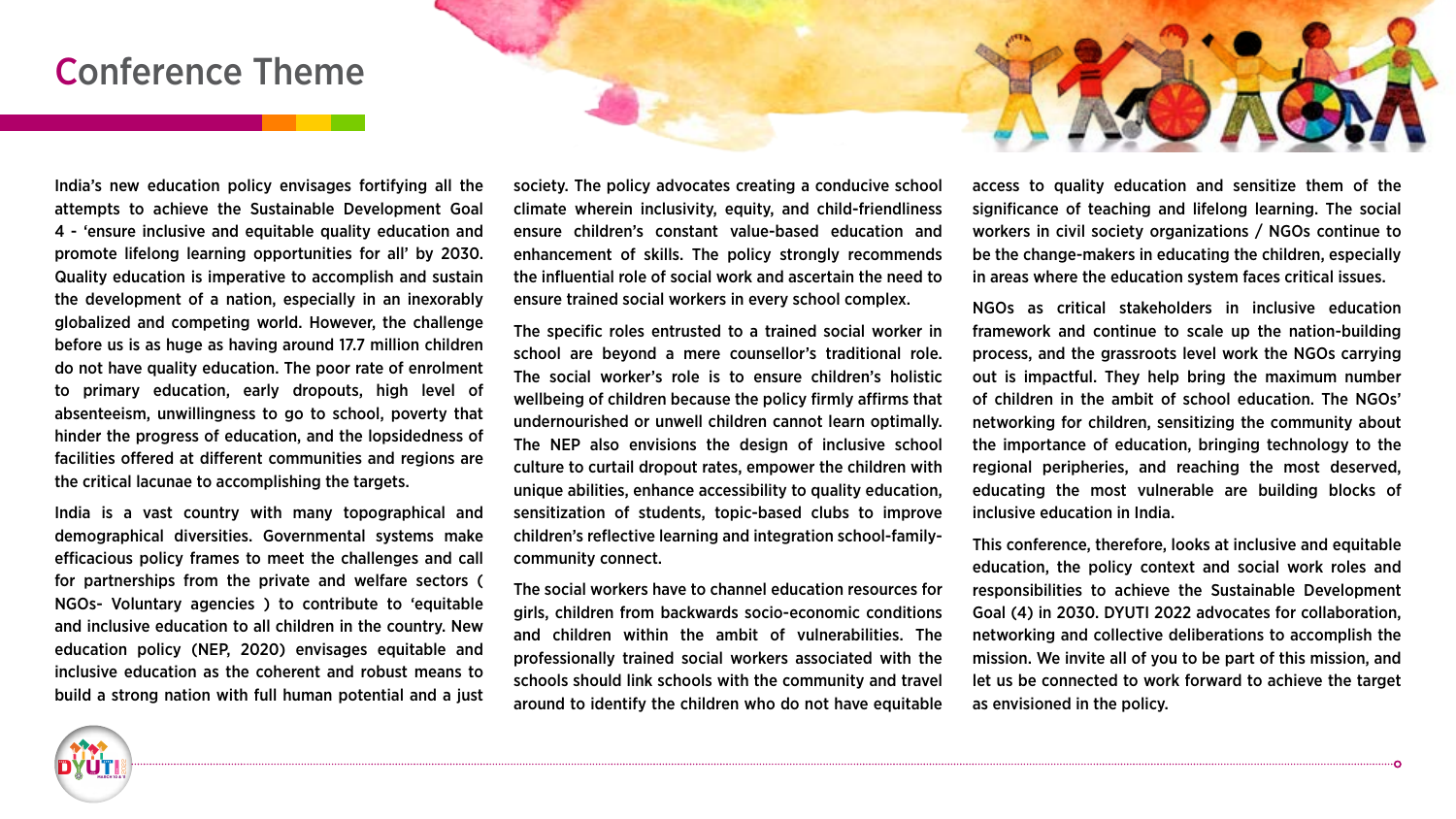## Sub-themes Key Dates





- 1. SDG 4 and Indian policy prospects
- 2. Socio-political and economic landscape of equitable and inclusive education in India
- 3. Inclusive and quality education for girls, tribal children and the specially abled.
- 4. Equitable access to quality education: NGO responses
- 5. Social Work in New Education Policy: setting the tone of the professional practice

*The authors are advised to submit their papers based on the theme and subthemes of the conference.*

### **Important Dates & Deadlines**

| Submission of the abstract February 25 |               |
|----------------------------------------|---------------|
| Submission of full paper               | March 3       |
| Conference dates                       | March 10 & 11 |



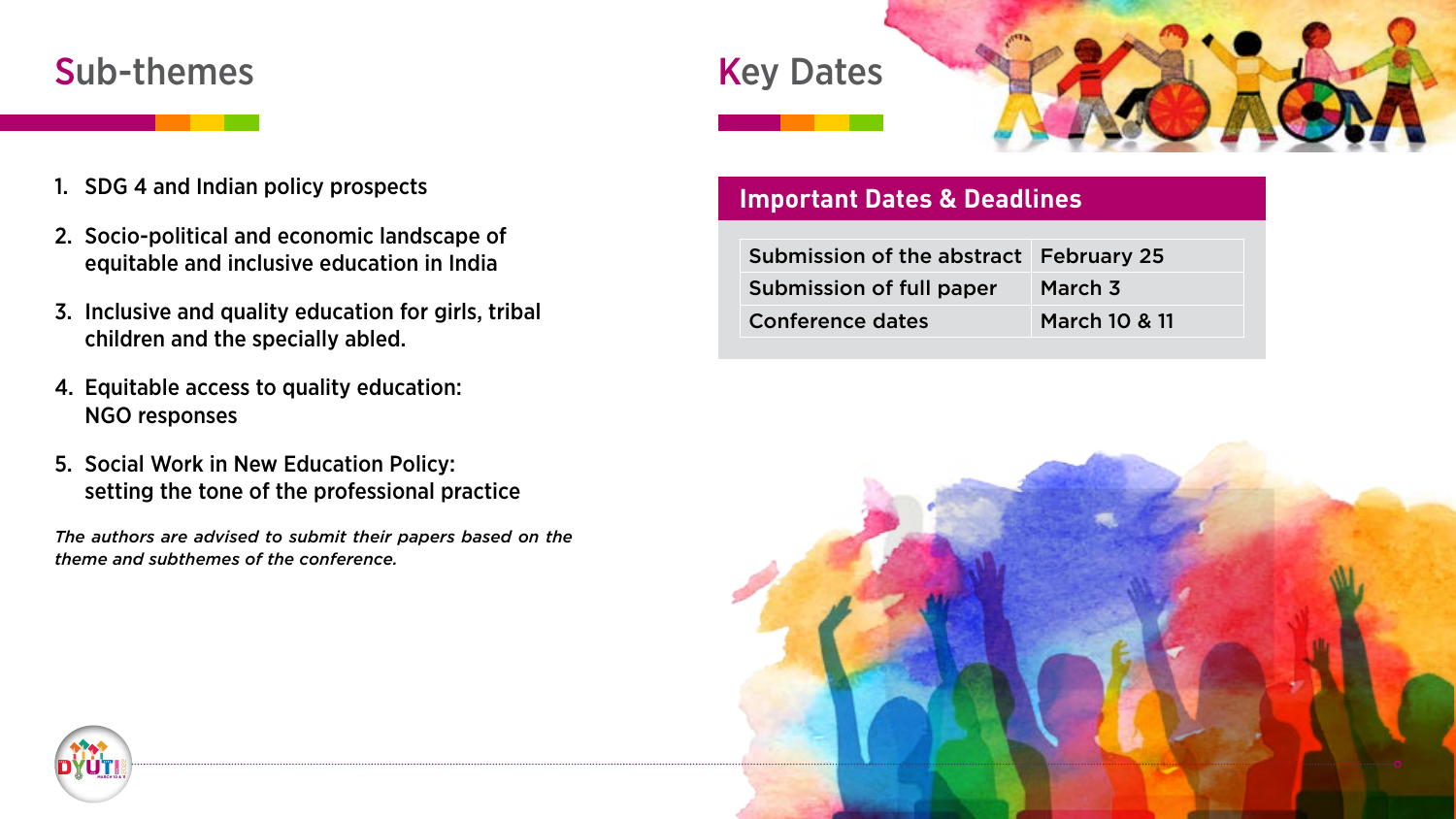### Author guidelines

*Kindly find the author guidelines given below to submit the papers.* 

#### Author Guidelines:

**DYUTI MARCH 10 & 11**

Please read these guidelines carefully and check them against your own paper submission.

Referencing and acknowledgement of sources

In order for your paper to be published, you must ensure that all sources of information used in the paper have been acknowledged and referenced using the APA referencing conventions.

Acknowledging sources means providing the details of the source of information used in your paper, regardless of whether that is 'background' information or if it is directly quoted in your paper. All factual information, statistics, etc., must have the original source of that information provided.

Sources must be acknowledged in two ways. Firstly, they must be cited in the text of your paper, using the APA style and secondly, once a work has been cited in the text of your paper, you must then include it in the reference list which should appear at the end of the paper. The reference information in this list must be full, complete and in the APA referencing format.

Please note that all sources used in your paper must be cited in the body of the paper and must appear in the reference list. Sources not cited in the paper must not appear in the reference list.

Please see that the paper is submitted without graphics, shades and page borders. No Header and footer in all pages.

#### Format

Title: Times New Roman, 26.

Author(s): Times New Roman, Bold, 12, left aligned and single spaced

Address: position, department, name of institution, full postal address and email address for each author

Keywords: approximately 5-6 words or phrases. Keywords are important for online searching.

Brief biography: (Maximum 100 words)

Abstract: The abstract should be maximum 400 words, Times New Roman, Bolded, 10, justified, single spaced, with all margins at 3cm.

Headings: with Times New Roman 16- bolded

Sub headings: Times New Roman, 14, left-aligned, and single spaced.

Contents/ Body: Times New Roman, font size 12, justified and 1.5 spacing

Italics and/or Boldface can be used to emphasize words. No double space or use of underlines and other attributes such as colour, shadings, etc.

Reference List: Times New Roman, 12, left-aligned, single spaced